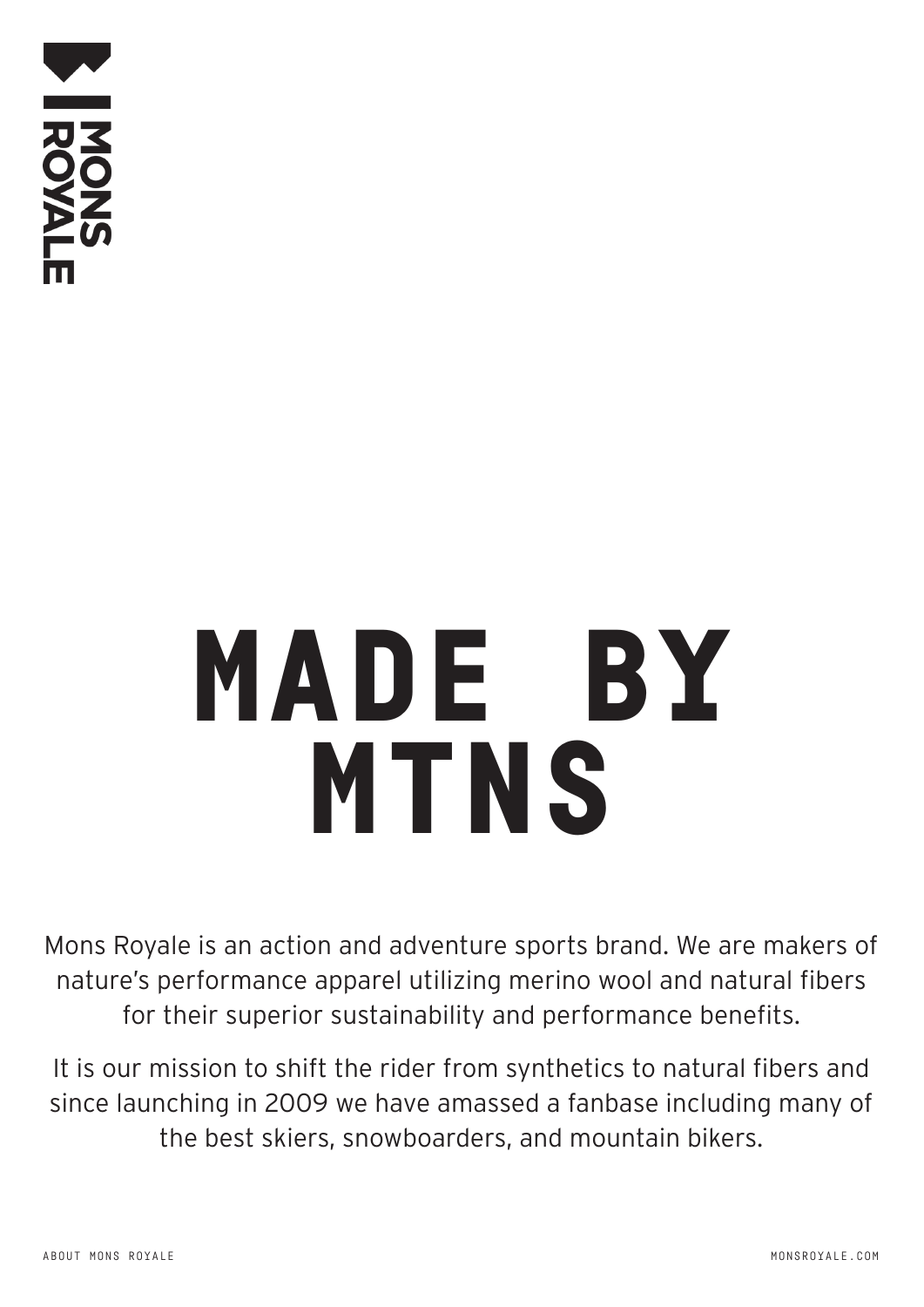## Sales Operations Coordinator

We are searching for a new team member in the Sales Department that will look after several customer related duties as well as internal systems related Sales and Operations tasks, be responsible for stock management and provide support to key team members.

## Role Description

### Your mission

Sales: Responsible for order management, B2B system coordination and Sales Administration in close cooperation with Sales Manager.

Operations: Coordination of Inbound & Outbound, seasonal pickface and stock takes in cooperation with Operations Management.

Brand Portrayal: Providing a service that is uniquely 'Mons' to our internal and external customers and seizing opportunities to fuel customers' stoke on the brand.

#### You will

- Execute shipping splits, coordinate Inbound & Outbound of deliveries as well as manage stock locations within our 3PL facilities.
- Process orders of Key Accounts and Distributors.
- Coordinate Sales Administration tasks like Special Agreements, Samples Handling, and supporting Pop-up Sales.
- Support the product forecasting process.
- Work closely with Sales and Logistics Management to cover all relevant tasks throughout the fiscal year cycle.
- Help execute events and other Mons activations.

#### You should have

- A self-starter mentality with a great sense for high quality service and understanding the importance of accuracy.
- The ability to collaborate, with the end goal being to win.
- A love for sports and the outdoors, which are an essential part of your life.
- The ability to do it all with a Mons style.